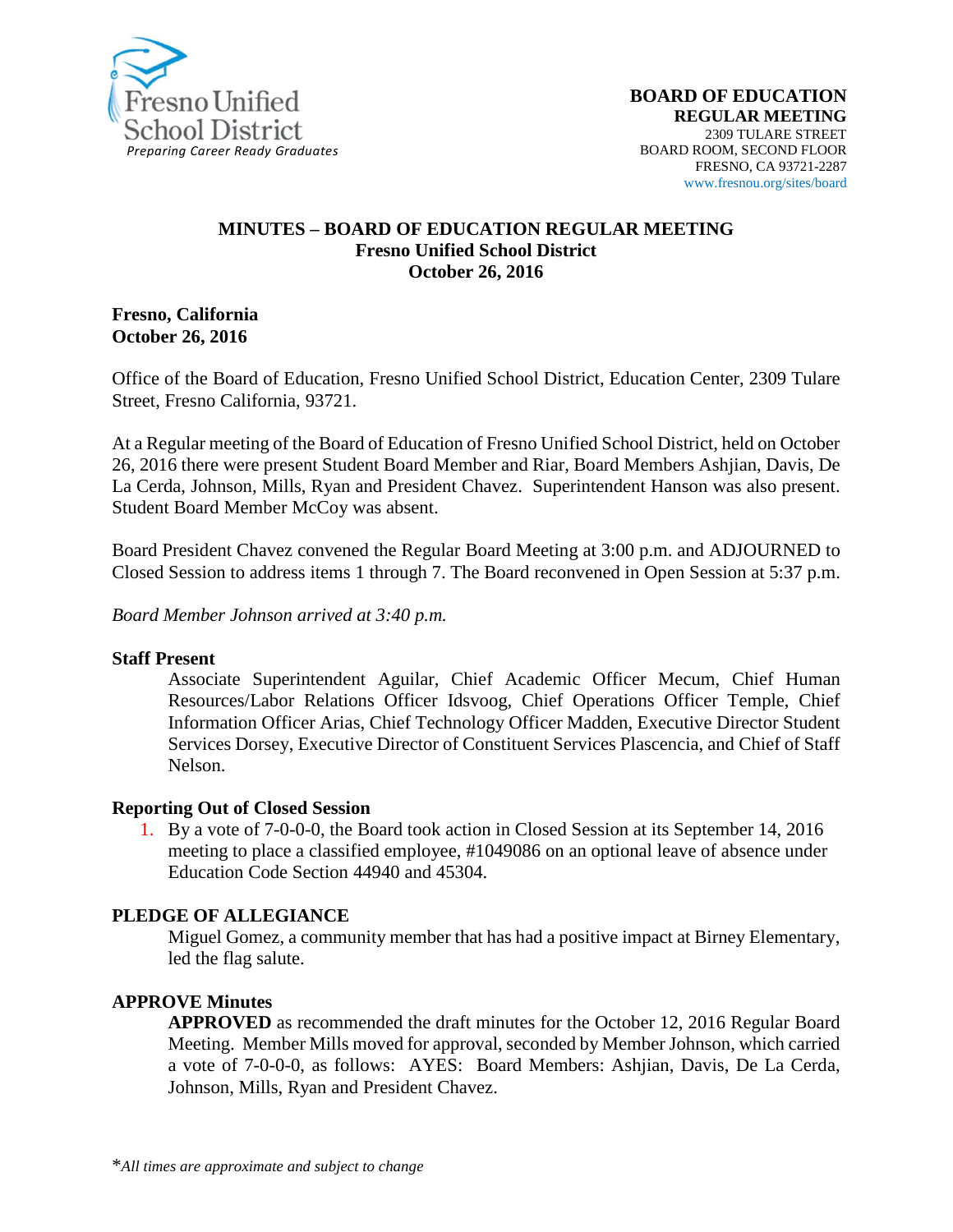### **ADOPT Resolution Recognizing October as the Week of the Administrator**

**ADOPTED** as recommended, a resolution recognizing the *"Week of the School Administrator."*

Member Johnson moved for approval, seconded by Member Mills, which carried a vote of 8-0-0-1, as follows: AYES: Student Board Member Riar, Board Members: Ashjian, Davis, De La Cerda, Johnson, Mills, Ryan and President Chavez. Student Member McCoy absent.

### **HEAR Reports from Student Board Representatives**

Student Board Representatives Erynn Phakonekham, and Anna Cervantes provided comments/reports from the Student Advisory Board Representative meeting hosted by Sunnyside High School. Board Member Davis attended their meeting. Student Board Representative Erynn Phakonekham acknowledged the student ambassadors from Kings Canyon Middle School who shared highlights of various school activities and experiences.

### **HEAR Report from Superintendent**

- Red Ribbon Week kicked off on October 24 with special activities at schools all across the district. At Sunset Elementary, Assembly Member Joaquin Arambula and Chief Jerry Dyer released balloons with students at an outdoor rally. Fresno Unified students received positive messages about staying healthy and drug free. Superintendent Hanson thanked all the school site counselors, staff, and campus culture directors for making Red Ribbon Week memorable for students.
- At Duncan Polytechnical High School more than 20 Fresno Unified schools showcased their specialty and magnet programs at the district's annual *School Choice Expo*. More than 250 families attended, learning about the dozens of unique programs Fresno Unified offers. These innovative, cutting edge programs provide students opportunities to compete successfully in an innovative 21st century global economy. More than 70 applications were turned in last night. Families interested in choice schools have until December 1st to turn in transfer applications.
- For those wanting to learn more about the details of the district's facility priorities included in bond Measure X, Superintendent Hanson directed the public to the district's website home page, visitors can click on the main photo titled "Measure X Priorities." The site includes 17 pages of material and visitors can read about the five key priority areas of facility improvements in addition to seeing the master plan maps of each comprehensive high school. A number of videos are featured to walk the community through the \$225 million in facility priorities by high school region.
- Superintendent Hanson pointed out that prior to our next board meeting, the public will have the opportunity to do its civic duty and vote. No matter what candidate, proposition or measure you choose to vote for, Superintendent Hanson encouraged everyone to get out there on Election Day and cast that vote.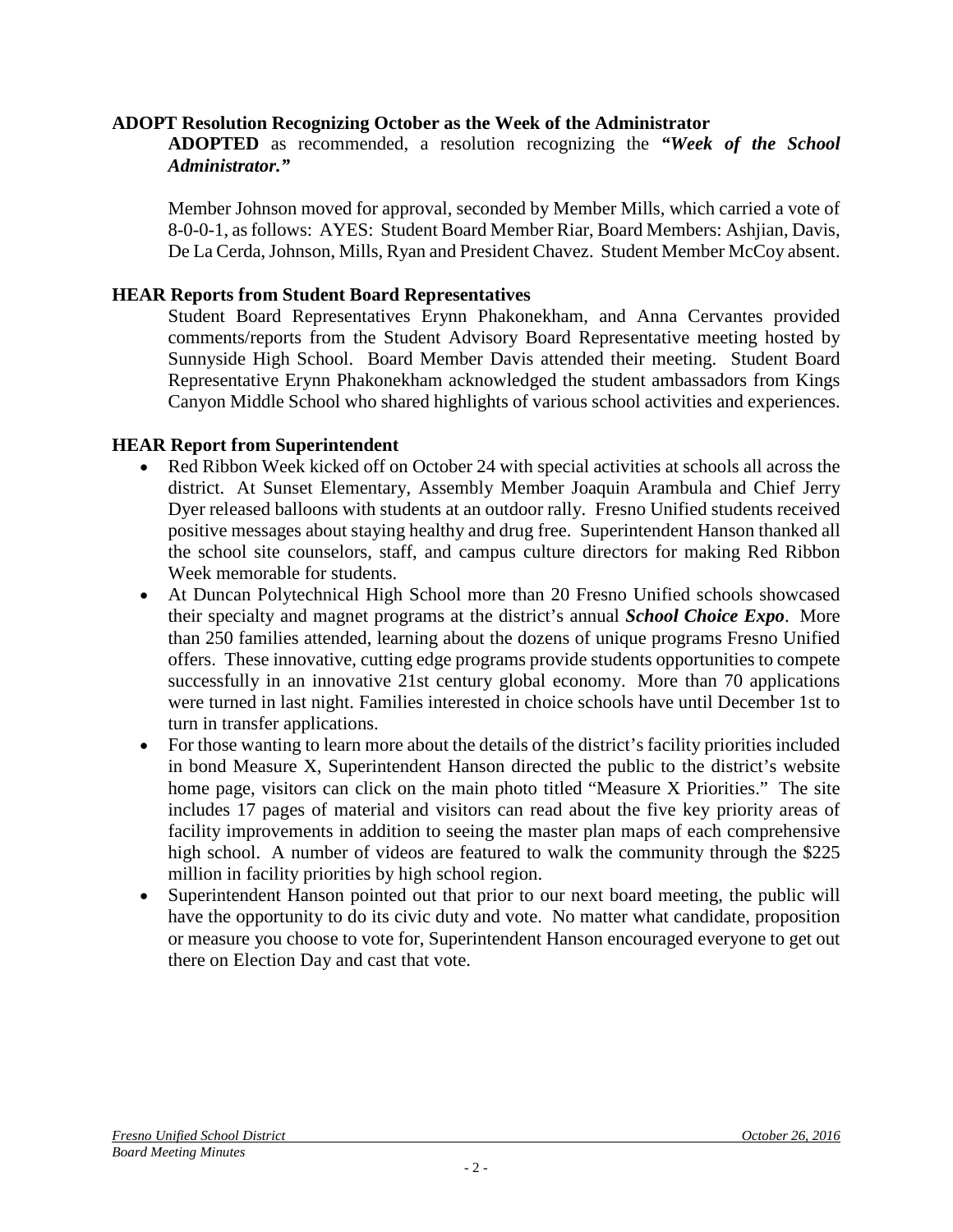On a motion by Member Davis, seconded by Member Ryan, the consent agenda, exclusive of agenda items: A-6, A-9 and A-11 which were pulled for further discussion, was approved on a roll call vote of 8-0-0-1 as follows: AYES: Student Board Member: Riar, Board Members: Ashjian, Davis, De La Cerda, Johnson, Mills, Ryan and President Chavez. Student Member McCoy absent.

# **A. CONSENT AGENDA**

# **A-1, APPROVE Personnel List APPROVED**, **as recommended** the Personnel List, Appendix A, as submitted.

- **A-2, ADOPT Findings of Fact and Recommendations of District Administrative Board ADOPTED, as recommended** the Findings of Fact and Recommendations of District Administrative Panels resulting from hearings on expulsion and readmittance cases conducted during the period since the October 12, 2016, Regular Board Meeting.
- **A-3, ADOPT Variable Term Waiver for Career Technical Education Credential Holders ADOPTED, as recommended** a Waiver request for Career Technical Education Credential holders for English Learner Authorization until CTE program is completed.
- **A-4, APPROVE Field Trip Outside of the Continental United States for 2016/17 APPROVED**, **as recommended** a matrix with specific details for a student field trip outside of the continental United States during the 2016/17 school year.

# **A-5, APPROVE Gallery Space Lease for District Art Collaborative Project**

**PULLED from the AGENDA by STAFF.** As part of a district collaborative art project, the Visual and Performing Arts Department will lease Gallery One at the M Street Arts Complex for seven months in the 2016/17 school year for student art displays.

**A-6, APPROVE Request for Qualifications 17-04, Architectural/ Engineering Services and Request for Qualifications 17-05, Professional Services - Construction Related Consultants**

# PULLED for discussion

**APPROVED**, **as recommended** Requests for Qualifications (RFQ) 17-04 and 17-05 to provide a pool of qualified firms/consultants for use in support of the district's new construction, modernization, portable relocation, and deferred and general maintenance projects.

For the record, comments/questions were made by Board Members regarding the contract approval process with the list of prequalified firms/consults. Chief Operations Officer Karin Temple was available to provide clarification.

Member Ashjian moved for denial, seconded by Member Mills, which carried a 3-4-0-0 vote. AYES: Board Members: Ashjian, Mills, and President Chavez. NOES: Davis, De La Cerda, Johnson, and Ryan. Motion did not pass.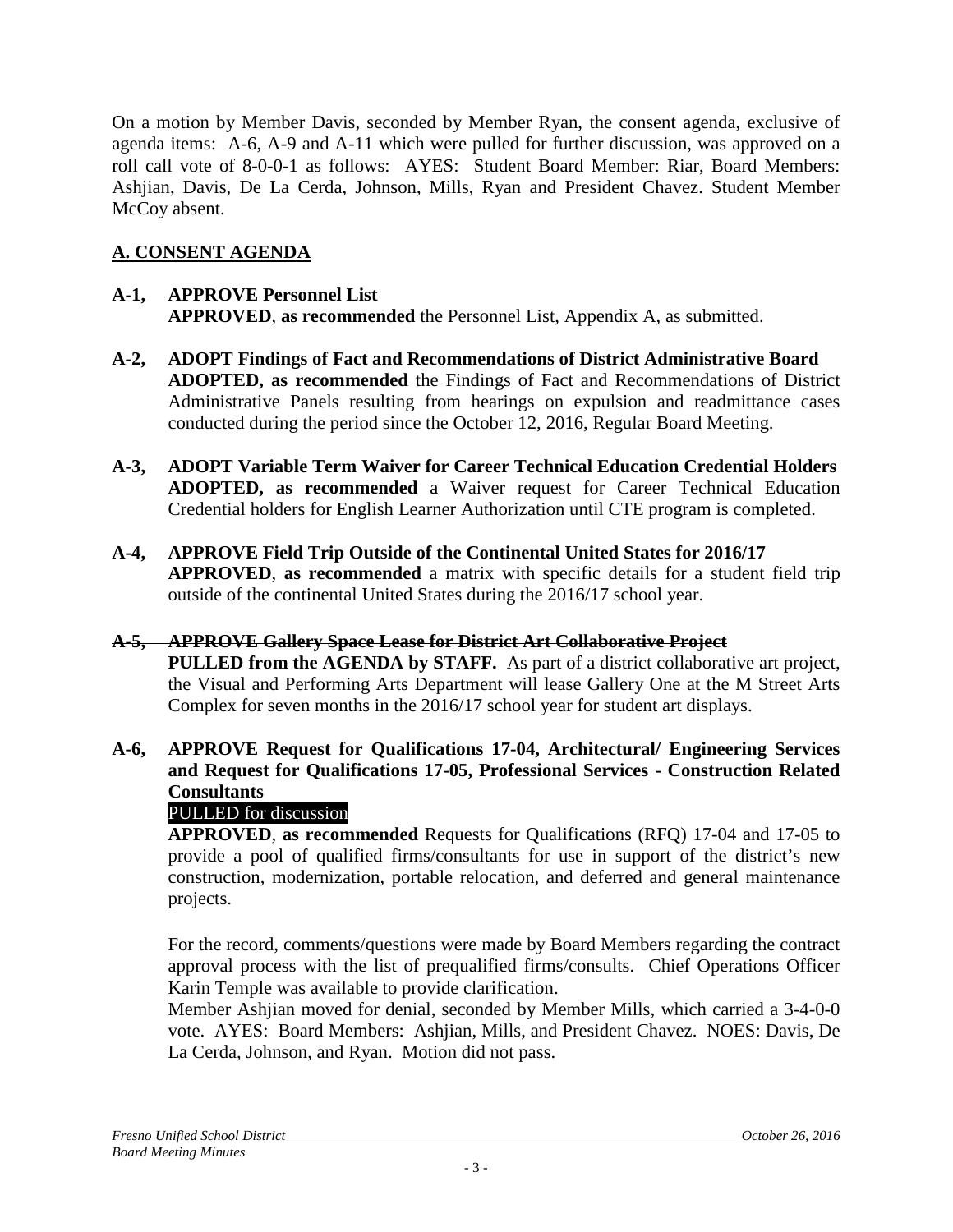Member Davis moved for approval, seconded by Member Ryan, which carried a 4-3-0-0 vote. AYES: Davis, De La Cerda Johnson, and Ryan. NOES: Board Members: Ashjian, Mills, and President Chavez. Motion passed.

- **A-7, APPROVE Use of Individual Piggyback Contracts in 2016/17 APPROVED**, **as recommended** piggyback contracts recommended for utilization by the district during 2016/17.
- **A-8, APPROVE 4-year Agreement for Sports Science Institute with California State University, Fresno APPROVED**, **as recommended** a contract approval form for the Sports Science Institute, an enrichment opportunity for Fresno Unified Health Pathway students organized in collaboration with California State University, Fresno's Health and Human Services-Kinesiology Department.

#### **A-9, RATIFY Change Orders for the Projects Listed Below** PULLED for discussion **RATIFIED, as recommended** Change Orders for the following projects:

Bid 16-09, Baird Middle School Classroom Wing Addition Change Order 2: \$32,314

Bid 16-32, Summer 2016 Portable Classroom Relocation and Infrastructure Project Change Order 1 (Olmos): \$26,393

For the record, comments/questions were made regarding reasons for abstaining to the vote. Member Davis moved for approval, seconded by Member Ryan, which carried a 6- 0-1-0 vote. AYES: Board Members: Davis, De La Cerda, Johnson, Mills, Ryan and President Chavez. ABSTENTION: Board Member Ashjian.

# **A-10, RATIFY the Filing of Notice of Completion for the Following Project**

**RATIFIED, as recommended** a Notice of Completion for the following project, which has been completed according to plans and specifications:

Bid 16-22 Education Center Elevator Upgrade

# **A-11, RATIFY Purchase Orders from August 1, 2016 through August 31, 2016** PULLED for discussion

**RATIFIED, as recommended** purchase orders issued from August 1, 2016 through August 31, 2016. Purchase orders for \$10,000 or more are presented first, followed by purchase orders for less than \$10,000. A list of purchase orders issued for Associated Student Body (ASB) accounts is also provided.

For the record, comments/questions were made regarding attorneys listed on the purchase order list and their availability at board meetings and the need to have Carl M. Faller listed if it was communicated the we were done with the case. Member Chavez moved for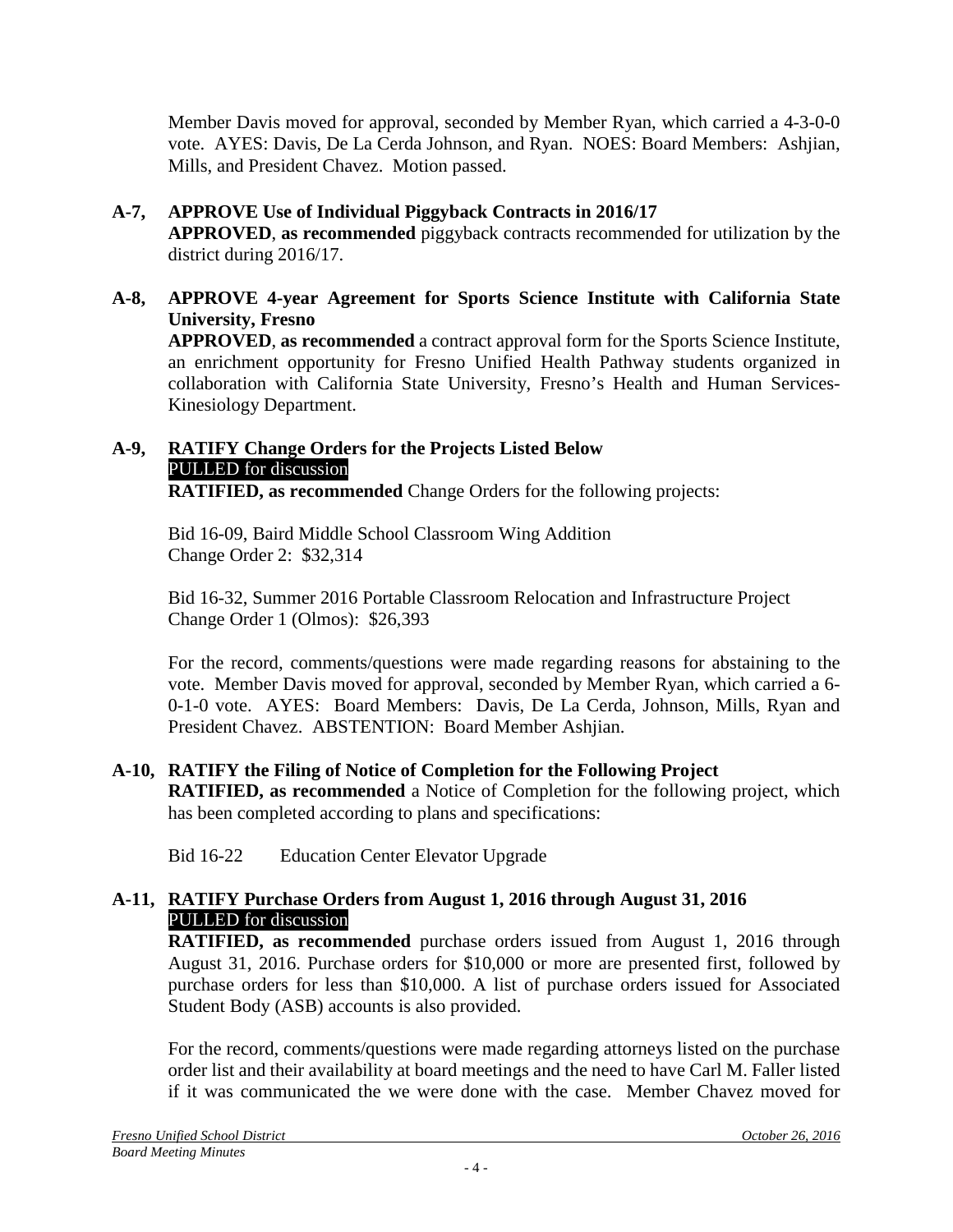approval, seconded by Member Davis, which carried a 6-1-0-0 vote. AYES: Board Members: Davis, De La Cerda, Johnson, Mills, Ryan and President Chavez. NOES: Board Member Ashjian.

### **END OF CONSENT AGENDA (ROLL CALL VOTE)**

# **UNSCHEDULED ORAL COMMUNICATIONS**

**Kenneth R. Mackie** – From the Fresno Watchdogs for Ethical Bidding spoke about filing a FPPC complaint regarding Board Member Ashjian's alleged breaches of the Fair Political Practices Act, and a PRA request regarding the additional companies that Board Member Ashjian disclosed as owning.

**Andrew Fabela** – Criticized and spoke about his displeasure with how the district used monies towards charitable contributions.

**Ernesto Ventura and Anthony Wharry** – Spoke about concerns of a Circle K convenience store being established near Turner Elementary School.

**Mark Sanchez** – Spoke about the character of Board Member Ashjian and his employment at Crazy Horse Car Wash which he stated Board Member Ashjian owned.

# **B. CONFERENCE/DISCUSSION AGENDA**

### **Agenda Item B-12, APPROVE Naming of the New Classroom Building at Hoover High School**

It was recommended the Board approve naming the new academic building at Hoover High School, the Janet Martino Ryan Academic Building to honor Trustee Ryan and her sincere commitment to the students, families and employees of Fresno Unified School District.

Presentation by Chief Operations Officer, Karin Temple

An opportunity was provided to hear questions/concerns from members of the board and staff was available to respond.

For the record, comments/questions were made by Community Member Peter Beck, Andrew Fabela and Board members regarding the process of naming a facility and the lack of input from staff and community. Chief Communications Officer, Miguel Arias, was available to provide clarification. Member Davis moved for approval, seconded by Member De La Cerda, which carried a 4-0-3-0 vote. AYES: Board Members Davis, De La Cerda, Johnson, and President Chavez. ABSTENTION: Board Member Ashjian, Mills and Ryan.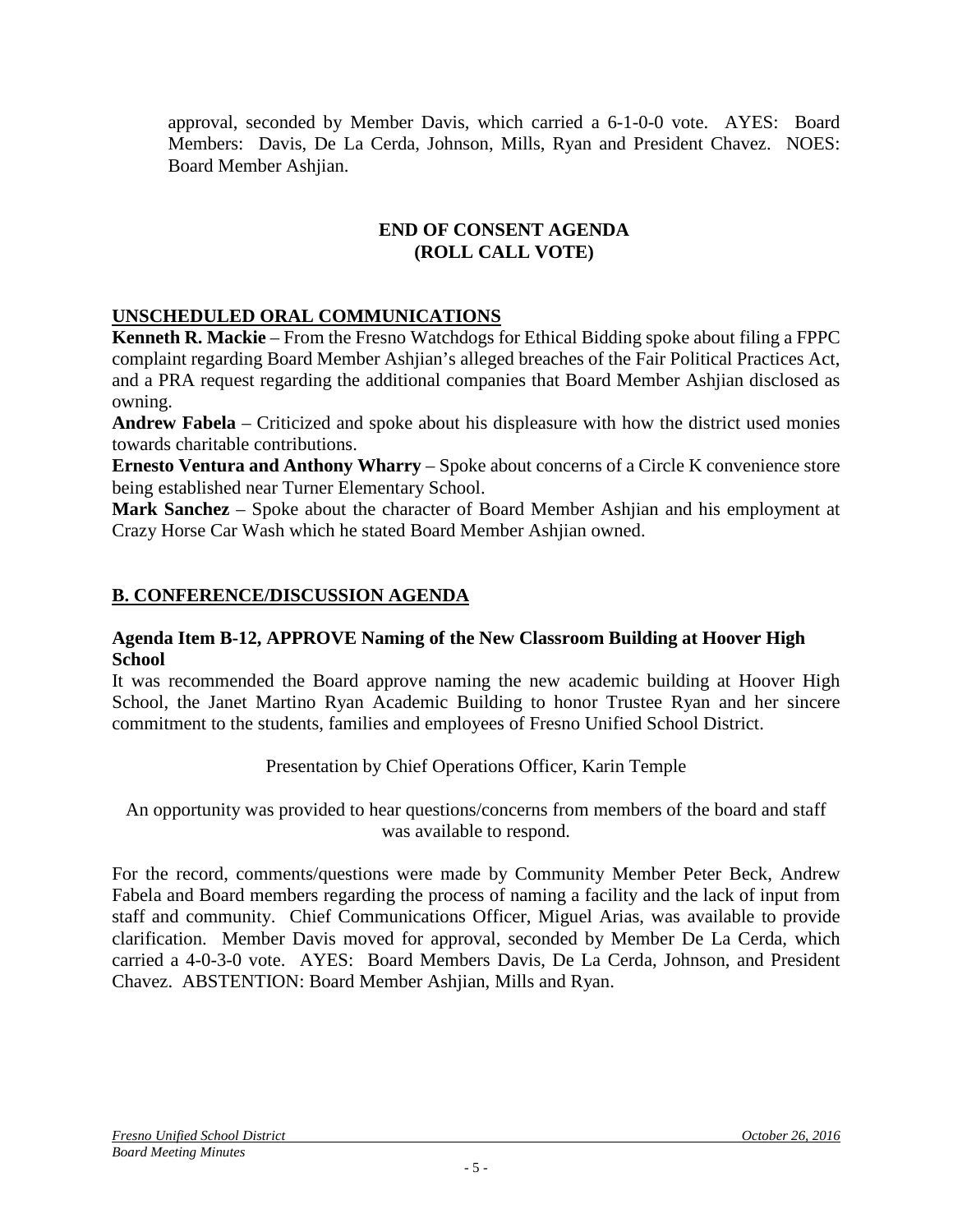### **Agenda Item B-13, PRESENT and DISUSS in the matter of the Charter Renewal Petition for University High School**

University High School (UHS) delivered a renewal petition to the district seeking authorization to operate July 1, 2017 through June 30, 2022. UHS is currently serving approximately 480 students in grades 9-12. The school is located at 2611 E. Matoian, on the California State University, Fresno campus.

Presentation by Head of School for University High School, Dr. James Bushman

An opportunity was provided to hear questions/concerns from members of the board and staff was available to respond.

For the record, comments/questions were made by Community Members Dr. Ram Nunna, Dr. Gerard Jones, Yunmi Kim, Cristina Galang, Harald Schweizer, Andrew Fabela, Carolyn Plunkett, Imari Branch, J J Sutton, Heather Lazzarini, Charles Le, Bryan Wong, Dan Vang, Chandra Shekar, Jan Weston, Shriya Joshi, Tami McIntyre, Victoria Bernhardt, Krishan Joshi, Momike Joshi and Board members regarding diversity of students on campus, requirements for enrollment, the ACLU's Complaint, and transportation for students. Head of School for University High School, Dr. James Bushman was available to provide clarification. No action was required on this item.

# **C. RECEIVE INFORMATION & REPORTS**

### **The Board was in receipt of Agenda Item C-14, Results of Sale of General Obligation Bonds: Measure Q, Election of 2010, Series F, and Measure Q Refunding Bonds, Series A and Series B**

A financial summary describing results of the recent issuances of the approximately \$30 million in Measure Q, Series F, and \$120 million in Measure Q refunding bonds, Series A and Series B sold on September 14, 2016. Prior to the sale, the district received a strong credit rating of 'Aa3' from Moody's Investor Service listing the district's large tax base, stable financial position and strong management team as credit strengths of the district. The Measure Q, Series F bond proceeds were received on October 12, 2016, the same day that the refundings also closed.

# **BOARD/SUPERINTENDENT COMMUNICATIONS**

# **Member Mills**

- Mentioned complaints from individuals around Fresno High regarding the use of the schools green space and people allowing dogs on the premises, which is prohibited per the contract. There was also made mention that city parks is not cleaning after use.
- Mentioned that there is lack of space at Roeding Elementary when privacy is needed due to the increase of numbers. Concerned about privacy laws.
- Requested a board workshop on the form 700.